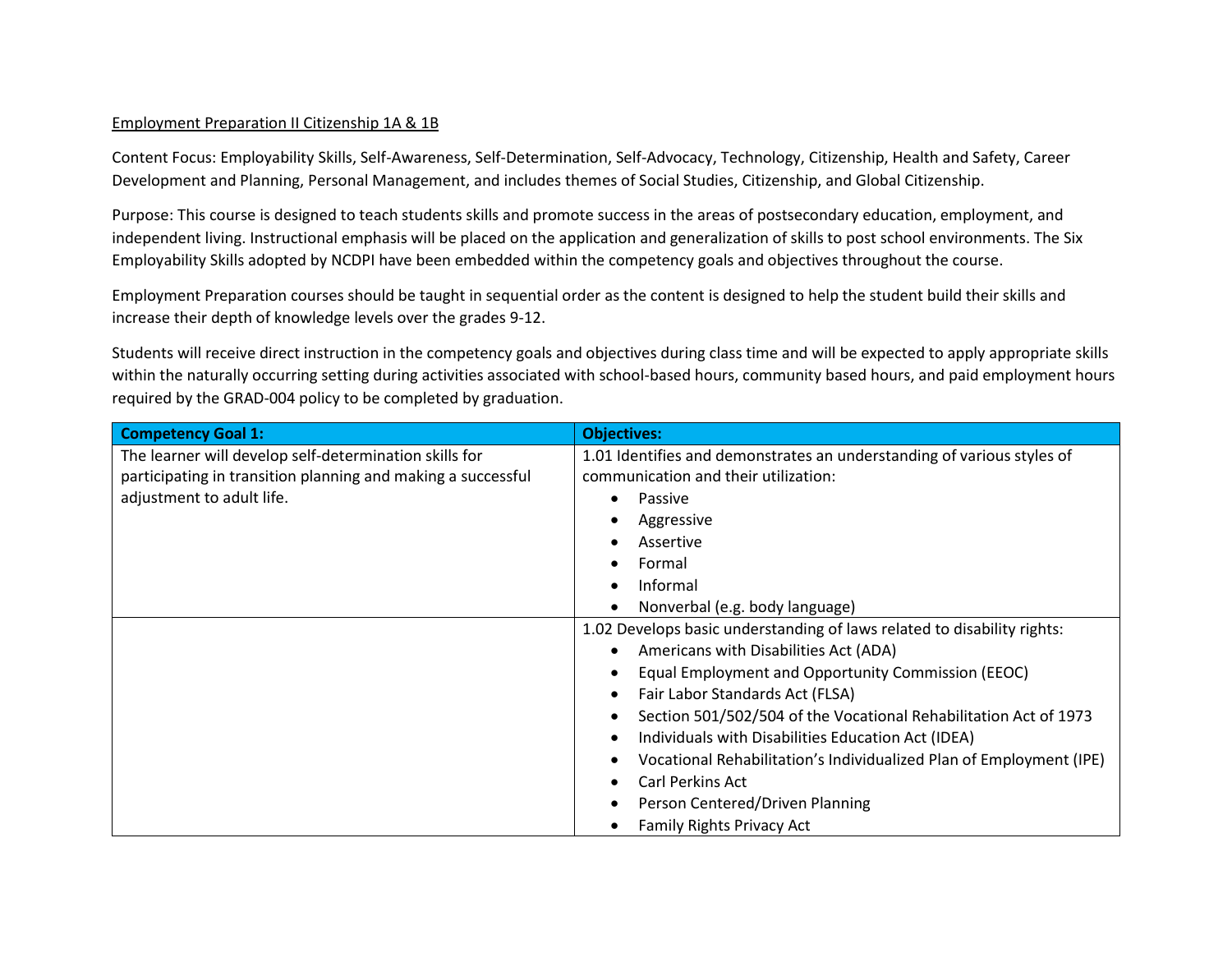|                                                                                                                                                    | Adult status at age 18<br>$\bullet$<br>Occupational Safety and Health Administration (OSHA)<br>Workforce Innovations and Opportunity Act (WIOA)<br>1.03 Identifies steps involved in career planning<br>1.04 States how content of the Occupational Course of Study relates to<br>future careers and adjustment to adult life<br>1.05 Identifies areas of personal improvement and demonstrates the ability<br>to formulate a plan of action                                                                                                         |  |  |
|----------------------------------------------------------------------------------------------------------------------------------------------------|------------------------------------------------------------------------------------------------------------------------------------------------------------------------------------------------------------------------------------------------------------------------------------------------------------------------------------------------------------------------------------------------------------------------------------------------------------------------------------------------------------------------------------------------------|--|--|
|                                                                                                                                                    | 1.06 Identifies basic concepts associated with labor unions and professional<br>organizations and the advantages/disadvantages of membership                                                                                                                                                                                                                                                                                                                                                                                                         |  |  |
| <b>Competency Goal 2:</b>                                                                                                                          | <b>Objectives:</b>                                                                                                                                                                                                                                                                                                                                                                                                                                                                                                                                   |  |  |
| The learner will actively participate in career development<br>activities (e.g. awareness, exploration, and planning) to<br>determine career goal. | 2.01 Examines various career pathways and identifies potential career of<br>interest                                                                                                                                                                                                                                                                                                                                                                                                                                                                 |  |  |
|                                                                                                                                                    | 2.02 Demonstrates ability to locate information about careers of interest                                                                                                                                                                                                                                                                                                                                                                                                                                                                            |  |  |
|                                                                                                                                                    | 2.03 Investigates information related to their list of potential future careers                                                                                                                                                                                                                                                                                                                                                                                                                                                                      |  |  |
|                                                                                                                                                    | 2.04 Develops person driven planning skills and strategies by participation<br>in the following:<br>attends and actively participates in their IEP meeting by introducing<br>themselves, stating the purpose of the meeting, providing an<br>overview of the meeting agenda, and sharing their projected<br>postsecondary goals<br>summarizes personal strengths, preferences, interests, and needs<br>as identified through updated transition assessment data<br>identifies instruction and supports needed to obtain their<br>postsecondary goals |  |  |
| <b>Competency Goal 3:</b>                                                                                                                          | <b>Objectives:</b>                                                                                                                                                                                                                                                                                                                                                                                                                                                                                                                                   |  |  |
| The learner will develop the job-seeking skills necessary to<br>secure employment in the chosen career pathway.                                    | 3.01 Describes successful interviewing strategies:<br>Purpose of interview<br>Information on potential employer<br>Proper attire<br>Proper behavior                                                                                                                                                                                                                                                                                                                                                                                                  |  |  |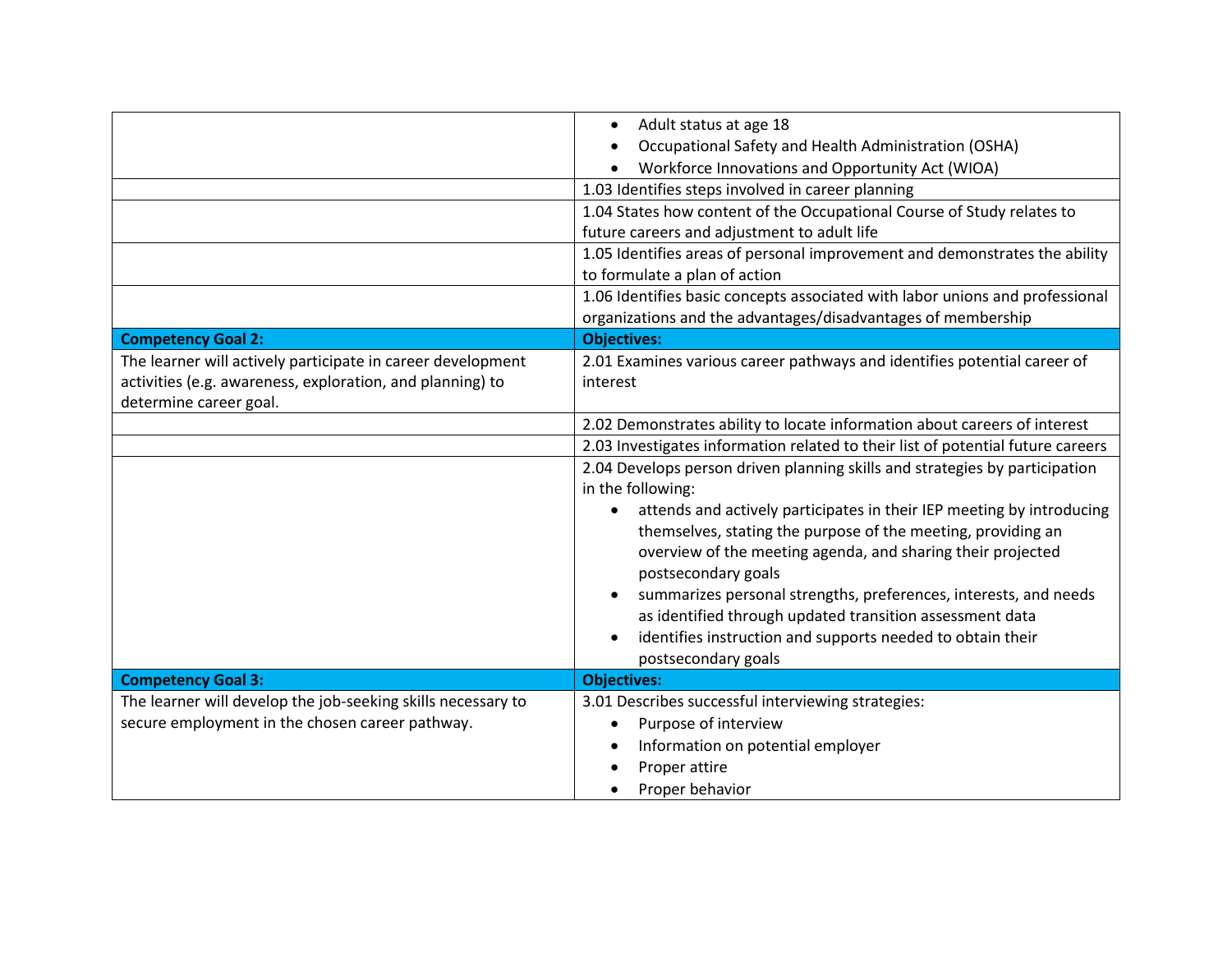|                                                                    | Necessary papers/personal information (e.g. work permit, social<br>$\bullet$                   |  |  |
|--------------------------------------------------------------------|------------------------------------------------------------------------------------------------|--|--|
|                                                                    | security number, driver license/ID)<br>Appropriate response to questions                       |  |  |
|                                                                    |                                                                                                |  |  |
|                                                                    | Appropriate questions to ask interviewer                                                       |  |  |
|                                                                    | Follow-up to interview                                                                         |  |  |
|                                                                    | 3.02 Describes steps for obtaining pertinent employment related                                |  |  |
|                                                                    | information:<br>Social security number                                                         |  |  |
|                                                                    |                                                                                                |  |  |
|                                                                    | Work permit                                                                                    |  |  |
|                                                                    | Identification card                                                                            |  |  |
|                                                                    | References                                                                                     |  |  |
|                                                                    | Certification of specialized training                                                          |  |  |
|                                                                    | High school transcript                                                                         |  |  |
|                                                                    | 3.03 Identifies the steps involved in conducting a job search in areas of<br>career interest   |  |  |
|                                                                    |                                                                                                |  |  |
| <b>Competency Goal 4:</b>                                          | <b>Objectives:</b>                                                                             |  |  |
| The learner will develop the work behaviors, habits, and skills in | 4.01 Identifies transportation and mobility resources and strategies for                       |  |  |
|                                                                    |                                                                                                |  |  |
| the area of personal management needed to obtain, maintain,        | utilization:                                                                                   |  |  |
| and advance in chosen career pathway.                              | Public transportation                                                                          |  |  |
|                                                                    | Graphic transportation and mobility organizers (e.g. directions,                               |  |  |
|                                                                    | maps, transportation schedules, building schematics)                                           |  |  |
|                                                                    |                                                                                                |  |  |
|                                                                    | Friends, relatives, and co-workers<br>Safety                                                   |  |  |
|                                                                    | Etiquette                                                                                      |  |  |
|                                                                    |                                                                                                |  |  |
|                                                                    | Choice issues (e.g. convenience, cost, reliability, and accessibility)<br>Accommodations       |  |  |
|                                                                    |                                                                                                |  |  |
|                                                                    | <b>Budgeting</b>                                                                               |  |  |
|                                                                    | Learner permit and driver license                                                              |  |  |
|                                                                    | Responsibilities related to owning a car                                                       |  |  |
|                                                                    | 4.02 Identifies importance of various personal management work                                 |  |  |
|                                                                    | behaviors, habits, and skills for job success and strategies for successful<br>implementation: |  |  |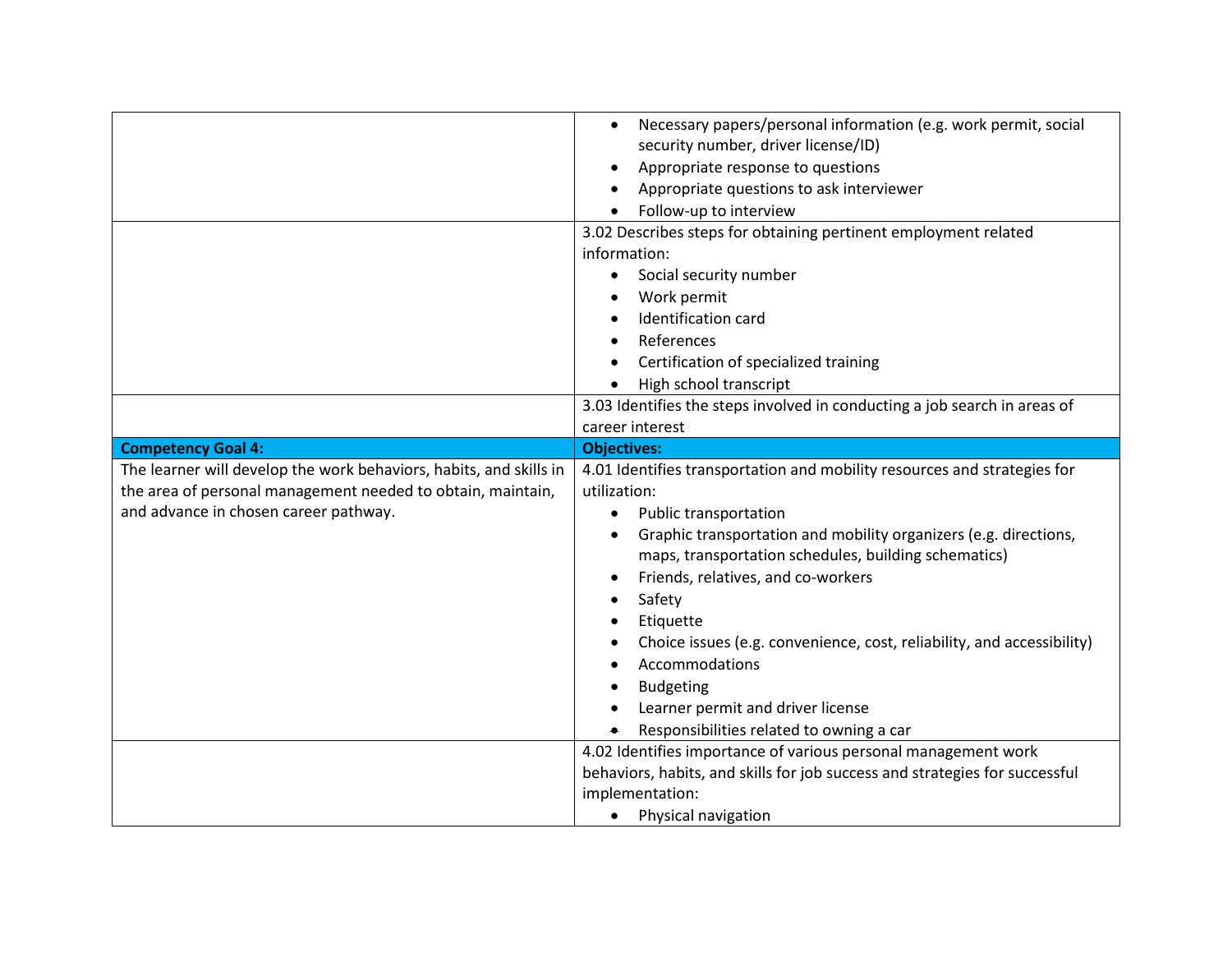|                                                                                                                                                                        | Acceptance of feedback from supervisor<br><b>Resolution of conflicts</b><br>Demonstration of respect<br>Acceptance of new tasks<br>Delayed gratification<br>Avoidance of maladaptive behaviors (e.g. physical aggression,<br>excessive teasing, verbal aggression, non-compliance, inappropriate                                                                                             |  |  |
|------------------------------------------------------------------------------------------------------------------------------------------------------------------------|----------------------------------------------------------------------------------------------------------------------------------------------------------------------------------------------------------------------------------------------------------------------------------------------------------------------------------------------------------------------------------------------|--|--|
|                                                                                                                                                                        | verbalizations, inappropriate displays of affections, stealing, sexual<br>misconduct, harassment)                                                                                                                                                                                                                                                                                            |  |  |
| <b>Competency Goal 5:</b>                                                                                                                                              | <b>Objectives:</b>                                                                                                                                                                                                                                                                                                                                                                           |  |  |
| The learner will develop the work behaviors, habits, and skills in<br>the area of job performance needed to obtain, maintain, and<br>advance in chosen career pathway. | 5.01 States reason for maintaining high standards for quality and quantity<br>of work and recognizes strategies for obtaining these standards:<br>Time on task<br>$\bullet$<br>Self-evaluation of work<br>Performance of repetitive tasks<br>Competitive standards                                                                                                                           |  |  |
|                                                                                                                                                                        | Work evaluations by supervisor                                                                                                                                                                                                                                                                                                                                                               |  |  |
|                                                                                                                                                                        | 5.02 Identifies physical demands of the job performance skills and the level<br>of environmental tolerance needed for chosen career path:<br>Endurance<br>Stamina<br>Use of upper extremities<br>Fine motor skills<br>Gross motor skills<br>Sensory discrimination<br>Temperature/weather conditions<br>Noise level<br>Alertness<br><b>Materials</b><br>Environmental conditions and hazards |  |  |
|                                                                                                                                                                        | 5.03 Explains job performance related to a variety of occupations and their<br>importance as they relate to job success:<br>• Use of time clock and/or time sheet                                                                                                                                                                                                                            |  |  |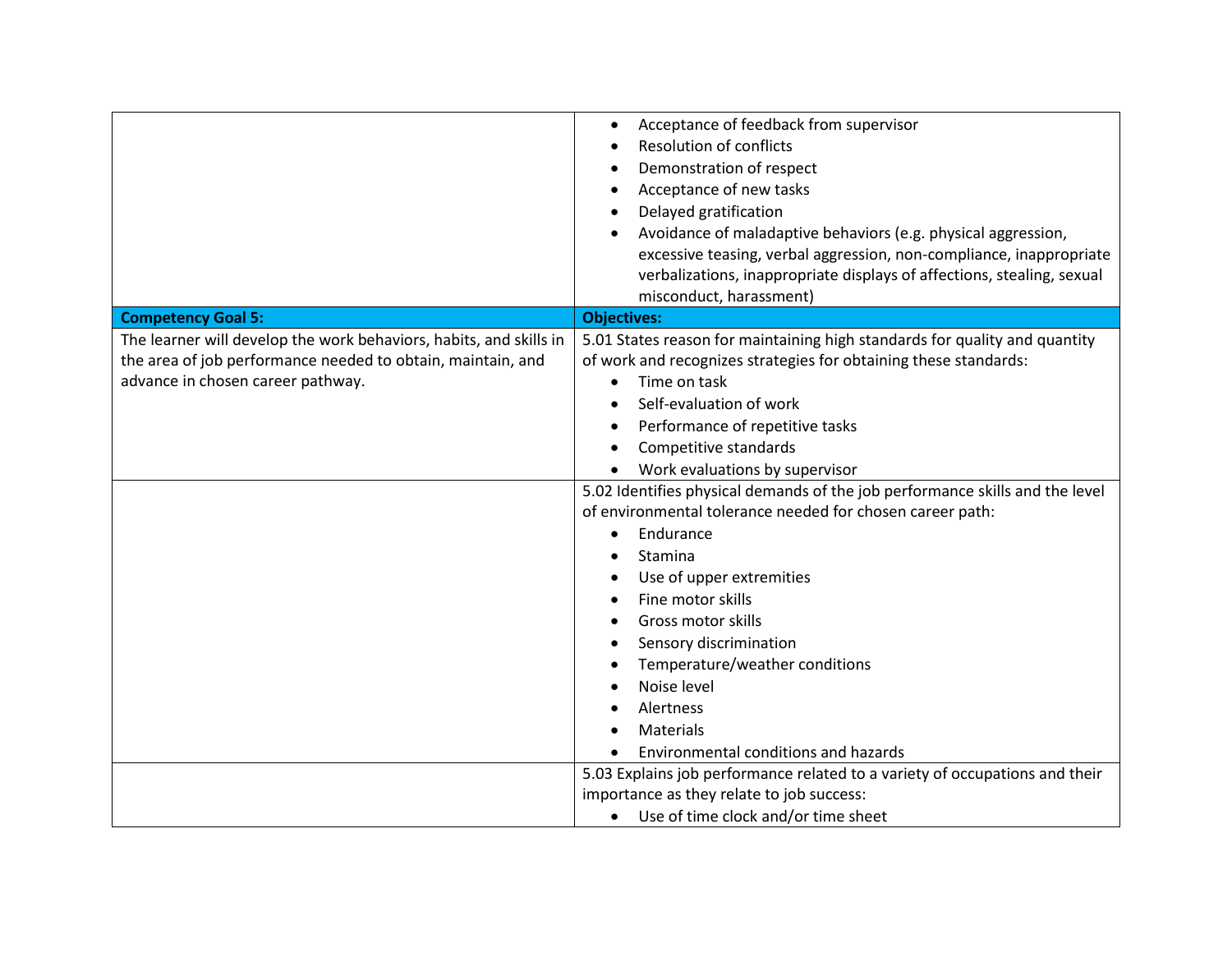|                                                                                                        | Acquisition of materials/equipment needed for job assignments<br>$\bullet$<br>Organization of work materials<br>Work area arrival and departure                                                                                                                                                                                                                                                                                                                                                                                                                                                            |  |
|--------------------------------------------------------------------------------------------------------|------------------------------------------------------------------------------------------------------------------------------------------------------------------------------------------------------------------------------------------------------------------------------------------------------------------------------------------------------------------------------------------------------------------------------------------------------------------------------------------------------------------------------------------------------------------------------------------------------------|--|
| <b>Competency Goal 6:</b>                                                                              | Problem-solving<br><b>Objectives:</b>                                                                                                                                                                                                                                                                                                                                                                                                                                                                                                                                                                      |  |
| The learner will develop the interpersonal relationship skills<br>needed for success in the workplace. | 6.01 Identifies potential conflict situations on the job and strategies for<br>handling and preventing workplace conflict:<br>Peer pressure from co-workers<br>Co-worker verbalization of beliefs and values contrary to one's own<br>beliefs and value system<br>Exposure to unkind, unethical, and dangerous practices<br>Instigation of an argument by co-worker and customer<br>Personality conflicts<br>Negative interactions (e.g. teasing, name calling, put-downs, verbal<br>aggression, and physical aggression)<br>6.02 Develops awareness of and sensitivity to different cultures, lifestyles, |  |
|                                                                                                        | attitudes, and beliefs<br>6.03 Determines appropriate attitudinal and behavioral strategies for                                                                                                                                                                                                                                                                                                                                                                                                                                                                                                            |  |
|                                                                                                        | interacting with a supervisor:<br><b>Evaluative conference</b><br>Compliance with instructions and directions<br>Orientation<br>Problem reporting<br>Requests for assistance                                                                                                                                                                                                                                                                                                                                                                                                                               |  |
|                                                                                                        | 6.04 Identifies appropriate natural supports on specific jobs and strategies                                                                                                                                                                                                                                                                                                                                                                                                                                                                                                                               |  |
|                                                                                                        | for developing these supports                                                                                                                                                                                                                                                                                                                                                                                                                                                                                                                                                                              |  |
|                                                                                                        | 6.05 Outlines strategies for basic customer service skills:<br>Performance consistent with a company's customer service policy<br>(e.g. mission statement, vision)<br>Helpful and friendly interactions<br>Resolution of customer complaints<br>Provision of information (e.g. verbal, phone, and e-mail)<br>Obtaining supervisor's assistance in crisis situations with customers                                                                                                                                                                                                                         |  |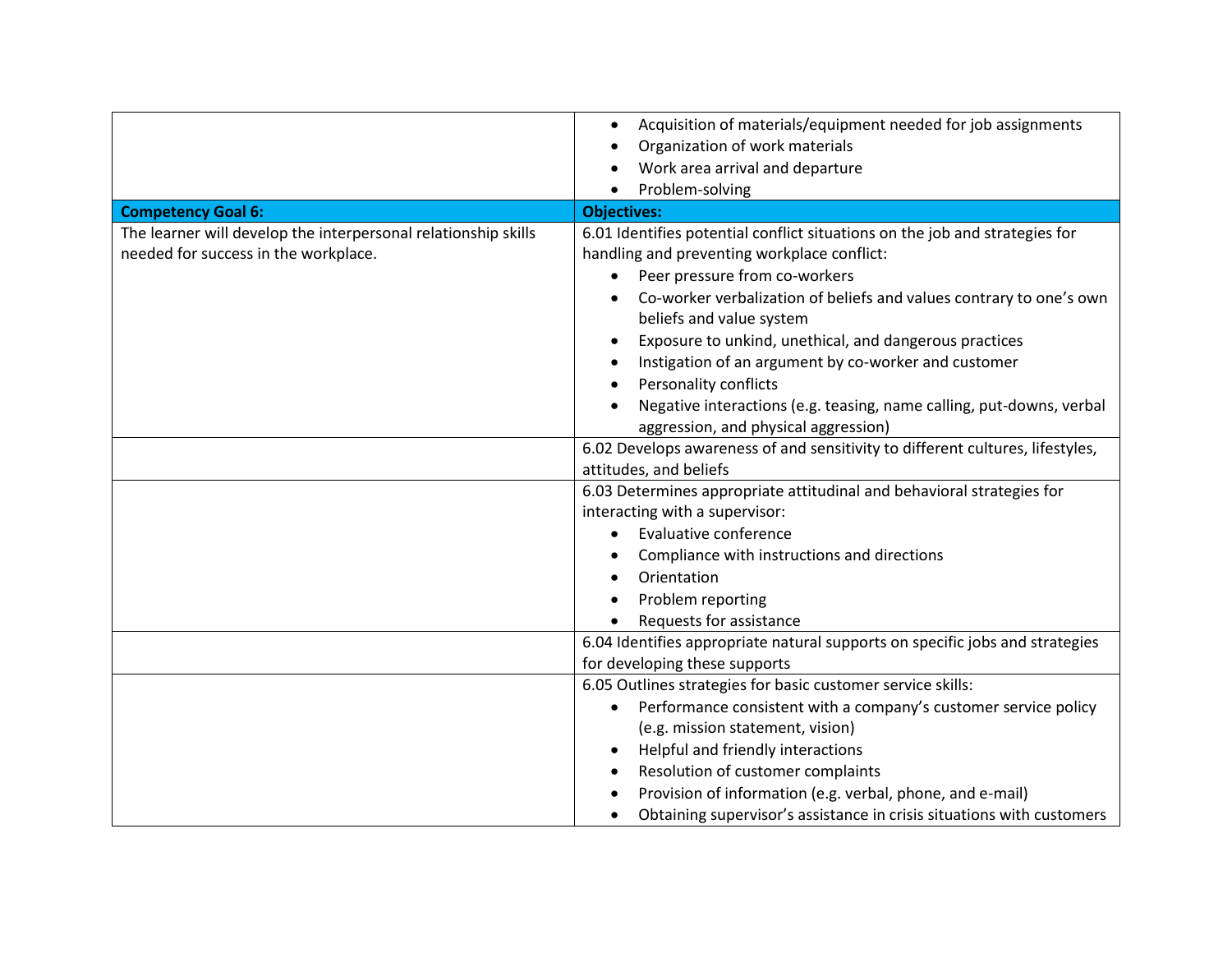| <b>Competency Goal 7:</b>                                                                  | <b>Objectives:</b>                                                                                               |  |  |
|--------------------------------------------------------------------------------------------|------------------------------------------------------------------------------------------------------------------|--|--|
| The learner will develop employability skills necessary for                                | 7.01 States at least two features of each of the six categories of                                               |  |  |
| success in the work environment.                                                           | employability skills                                                                                             |  |  |
|                                                                                            |                                                                                                                  |  |  |
|                                                                                            | 7.02 Demonstrates at least two features within each of the six categories of                                     |  |  |
|                                                                                            | employability skills during school-based and/or community-based work                                             |  |  |
|                                                                                            | hours activities per GRAD-004 policy required for graduation:                                                    |  |  |
|                                                                                            | <b>School factories</b><br>$\bullet$                                                                             |  |  |
|                                                                                            | School-based enterprises                                                                                         |  |  |
|                                                                                            | Job fairs                                                                                                        |  |  |
|                                                                                            | Vocational Rehabilitation work adjustment training                                                               |  |  |
|                                                                                            | Vocational assessment activities                                                                                 |  |  |
|                                                                                            | Job clubs                                                                                                        |  |  |
|                                                                                            | Situational assessment                                                                                           |  |  |
|                                                                                            | Internships                                                                                                      |  |  |
|                                                                                            | Job shadowing                                                                                                    |  |  |
|                                                                                            | Apprenticeships                                                                                                  |  |  |
|                                                                                            | Co-op programs                                                                                                   |  |  |
|                                                                                            | Part-time employment                                                                                             |  |  |
|                                                                                            | Structured and supervised volunteer experiences                                                                  |  |  |
|                                                                                            | Structured and supervised community service<br>$\bullet$                                                         |  |  |
| <b>Competency Goal 8:</b>                                                                  | <b>Objectives:</b>                                                                                               |  |  |
| The learner will create a Career Portfolio as required by the<br>GRAD-004 Policy.          | 8.01 Reviews and updates timeline for securing artifacts to be included the                                      |  |  |
|                                                                                            | Career Portfolio over the grades 9, 10, 11, and 12<br>8.02 Monitors collection of artifacts for Career Portfolio |  |  |
|                                                                                            | 8.03 Determines additional artifacts needed to be included in Career                                             |  |  |
|                                                                                            | Portfolio                                                                                                        |  |  |
| Employability Skills Checklist: (from NCDPI CTE Division Adopted Six Employability Skills) |                                                                                                                  |  |  |
| Communication:                                                                             |                                                                                                                  |  |  |
| Demonstrate accurate exchange of information and ideas                                     |                                                                                                                  |  |  |
| Demonstrate ability to provide/give constructive feedback                                  |                                                                                                                  |  |  |
| Demonstrate ability to identify audience needs and prepare for desired outcome             |                                                                                                                  |  |  |
| Demonstrate active listening<br>$\bullet$                                                  |                                                                                                                  |  |  |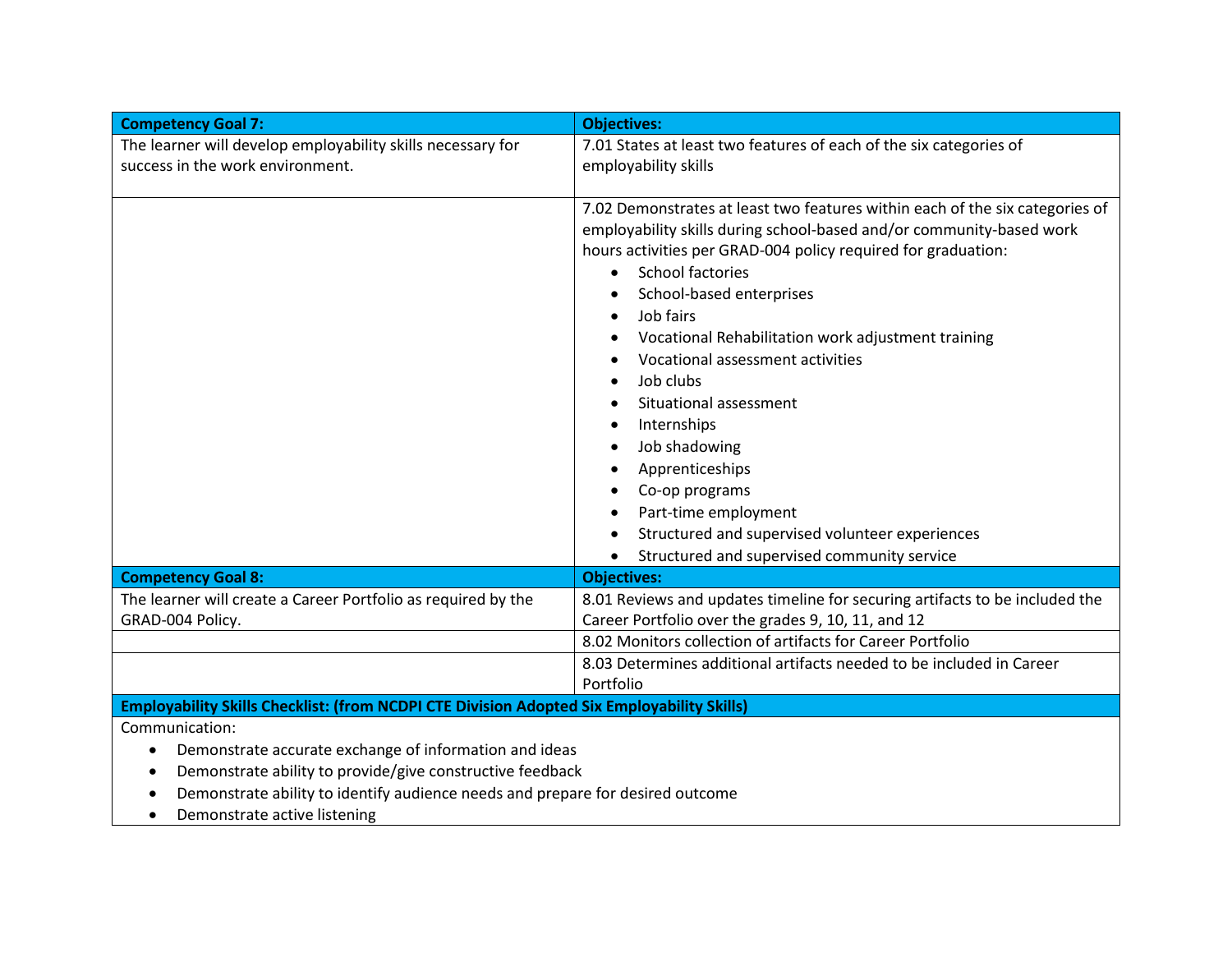- Demonstrate ability to write and speak effectively and clearly Ethics:
	- Demonstrate honesty and integrity in communications, and personal behavior
	- Demonstrate fairness and respect in communications, and personal behavior
	- Demonstrate honesty, integrity, fairness, and respect in decision making
	- Demonstrate accountability for work and commitments
	- Demonstrate the Golden Rule and "Do the Right Thing"

# Problem Solving:

- Demonstrate careful consideration of options when solving challenges
- Demonstrate the ability to identify potential challenges and causes (downstream effects)
- Demonstrate the ability to acquire, organize, manage, and interpret information and effects of various options
- Demonstrate ability to investigate root causes of challenges

## Professionalism:

- Demonstrate ability to effectively manage work/life balance
- Demonstrate responsibility for behavior and work
- Demonstrate self-advocacy and high-quality work standards
- Demonstrate self-motivation
- Demonstrate understanding of policy and procedures
- Demonstrate ability to maintain a positive attitude and enthusiasm
- Demonstrate ability to receive constructive feedback
- Demonstrate thoughtful efforts to resolve conflict peacefully

# Resource Management:

- Demonstrate ability to break down projects into task with timelines
- Demonstrate ability to effectively manage time and resources
- Demonstrate ability to plan and facilitate effective meetings and workplans
- Demonstrate ability to understand reliable and valid information.
- Demonstrate ability to anticipate and plan for possible obstacles and setbacks Teamwork:
	- Demonstrate respect and support of team members
	- Demonstrate ability to seek ways to increase team members contributions
	- Demonstrate ability to value and appreciate diversity in teams
	- Demonstrate ability to contribute ideas
	- Demonstrate ability to respect differing opinions and flexibility